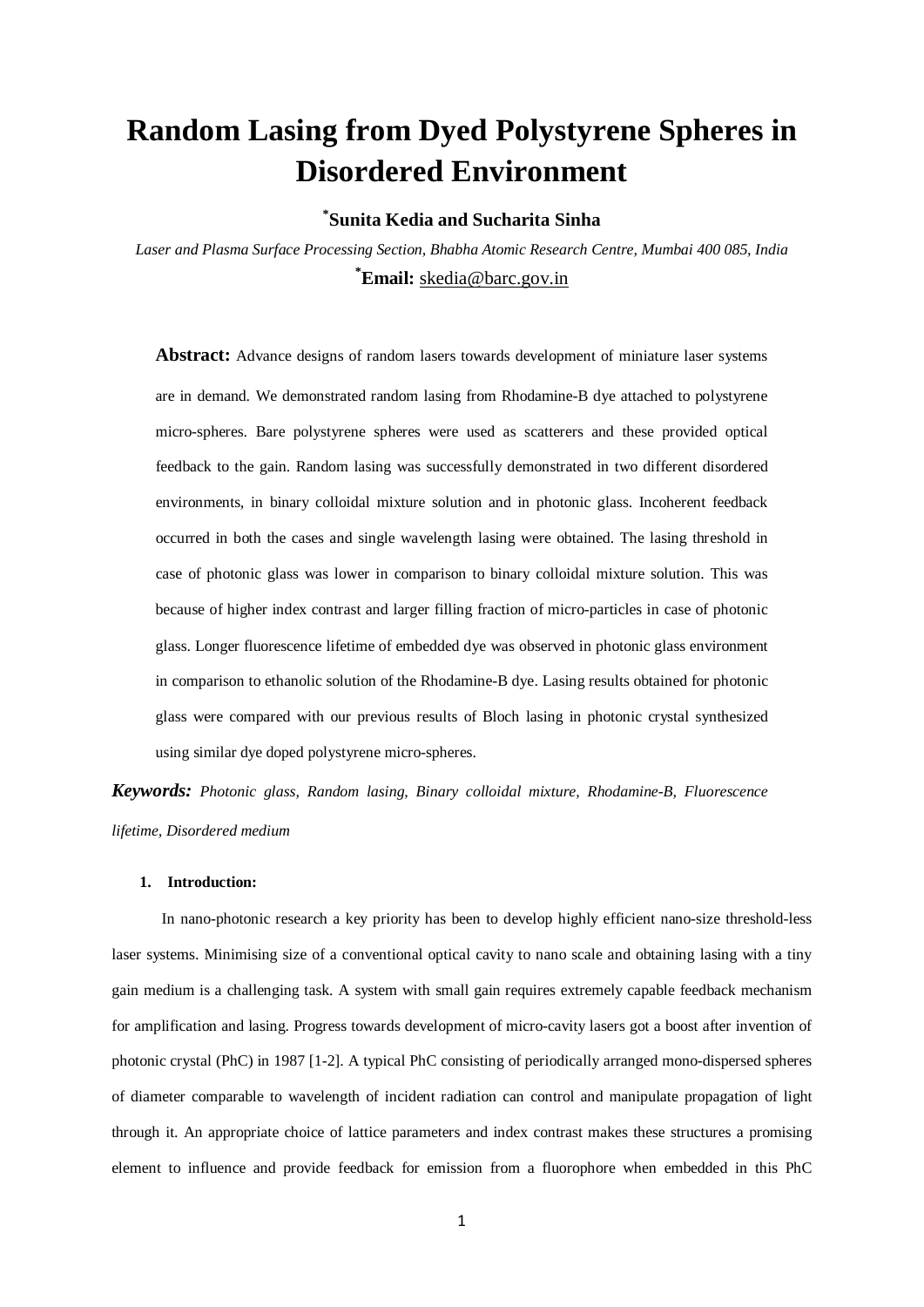environment [3-4]. In last two decades, several groups have reported lasing in colloidal PhCs implanted with several highly efficient luminescent components such as laser dyes [4-6], semiconductors [7], and rare earth ions [8]. In one of our earlier report, micro-cavity lasing was obtained in PhC synthesized using rhodamine-B (Rh-B) dye doped polystyrene (PS) spheres. Stimulated emission of the dye was obtained at 585 nm with a lasing threshold of 7.8 mJ pump energy in a well ordered highly reflecting (~70%) PhC [4]. Efforts toward developing such small volume or miniature lasers gained momentum in a new direction with the advent of random laser (RL).

 Random lasing is a process of light amplification via multiple scattering owing to inherent randomness existing in a high- gain disordered medium. This phenomenon was theoretically predicted by Letokhov in 1968 [9] and subsequently demonstrated in various materials ranging from ceramic [10], semiconductor powder [11], nanostructure [12], dye solution [13], cholesteric crystal [14], quantum dot [15] and biological tissues [16].Two crucial conditions for RL are; availability of high gain and large level of scattering in the medium enabling emission to amplify and grow exponentially [17]. Unlike conventional feedback in lasers, multiple scattering of light provides feedback in a disordered medium. A diffused propagation of light in a random medium provides incoherent feedback and corresponding lasing results in the form of a smooth spectral distribution. However, when feedback occurs from interference of light, it is called coherent feedback and lasing is obtained in the form of several narrow emission lines or spikes [11]. After Garcia *el. al.* reported an innovative 3-dimensional system, called photonic glass (Ph-G) [18], designs for RL based miniature lasers moved towards Ph-G samples. Similar to PhC, Ph-G are also composed of mono-dispersed polymeric spheres of size comparable to the wavelength of light but unlike PhC these spheres are arranged in a completely disordered manner in Ph-G. Simple configuration and facile preparation make Ph-G useful for interesting applications such as, white paint [19], coherent back scattering [20], and random lasers. Garcia *et al* reported RL in an active ZnO Ph-G [21], Cerdan et al presented RL in dye doped latex Ph-G [22], Chen *et al* showed RL from π- conjugated polymers infiltrated in Ph-G [23], and Gottardo *et al*. reported RL in PS based Ph-G embedded with DCM dye [17].

 Here we report random lasing from Rh-B dye attached to PS micro-particles. For our study, commercial aqueous colloidal suspensions of bare and Rh-B dye doped PS (PSRhB) spheres having diameter 295nm and 304nm, respectively, were used. Two random environments were generated using these spheres. In the first case, PS and PSRhB micro-particle suspensions were mixed to form binary colloidal mixture solution. In the second case, Ph-G samples were synthesized on glass substrates by drying these colloidal mixture solutions in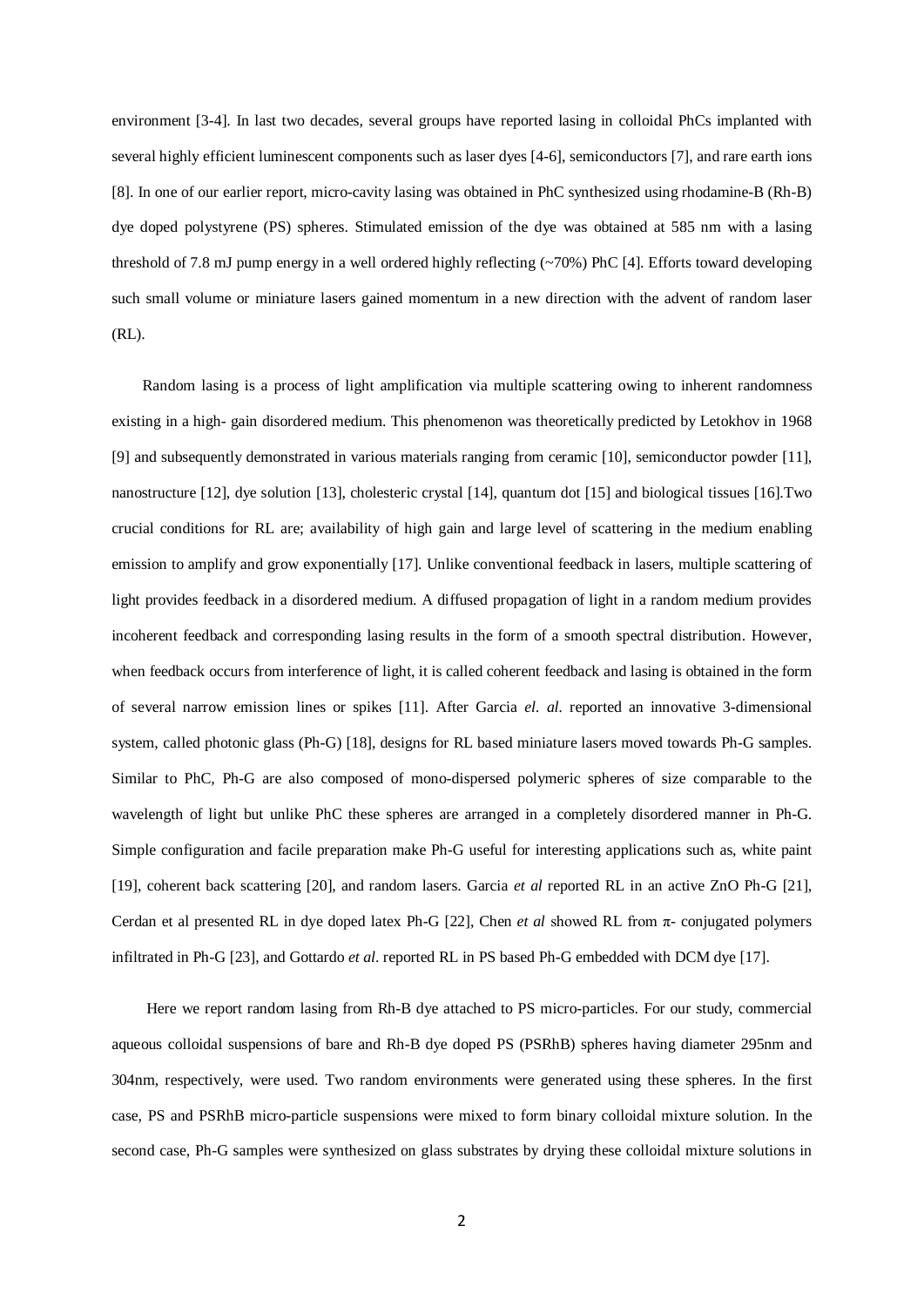ambient conditions. Mismatch in the micro-particle properties and their sphere diameters restricted periodic arrangement of spheres and disordered Ph-G were formed on the substrate. The PSRhB micro-spheres served as gain medium and the bare PS spheres performed as scattering centres in both random media reported in this study. A number of mixture solutions and Ph-G samples containing different volume fractions of PS and PSRhB spheres were examined. Since Rh-B is an efficient absorber at 532 nm, the samples were pumped using second harmonic of Nd:YAG laser and emissions were recorded at different pump energies using optical fibre based spectrometer. Gain narrowing appeared in both binary colloidal solution and Ph-G when the number density of PSRhB spheres was typically about 4.8 x  $10^8$  particles/uL in the sample. Lasing threshold in Ph-G was observed to be lower than the lasing threshold obtained in case of colloidal mixture solution. Our present results on Ph-G were also compared with the results obtained in our earlier studies for PhC synthesized by inward growing selfassembly technique using PSRhB spheres. In that case, the optical feedback occurred via reflections from Bragg planes of the crystal [4]. Fluorescence lifetimes of Rh-B dye in different environments such as, ethanolic solution, Ph-G and in PhC have been compared. Lifetime of Rh-B dye was found to be longer in case of Ph-G and PhC matrices, in comparison to ethanolic dye solution. Due to non-uniform distribution of density of states in PhC, a wavelength dependent fluorescence decay of Rh-B was observed. In comparison to PhC, a Ph-G based RL is easier to set up and does not require precise synthesis procedure. For achieving high reflectance in PhC a large number of defect free periodic layers are an absolute must. While laser output in PhC was directional was observed to have a broad amplified spontaneous emission background, in case of Ph-G, lasing occurred over a narrow spectral line width and had no directional dependence. Therefore, our results demonstrate Ph-G based random laser as an easy to fabricate miniature laser with superior spectral bandwidth in comparison to their Ph-C counterparts.

#### **2. Experiment:**

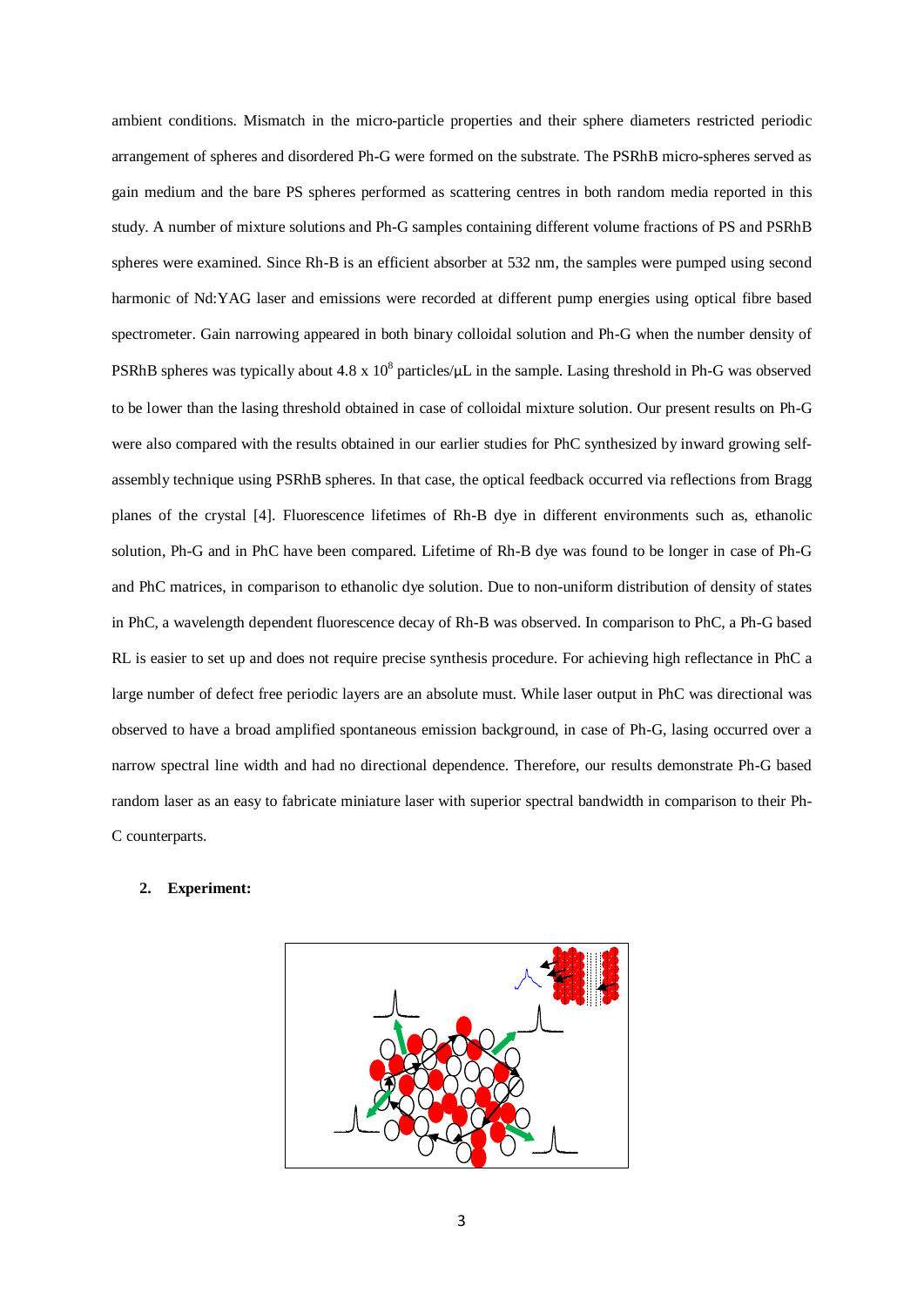Figure 1: Schematic of RhB emission embedded in Ph-G, inset: in PhC

 Aqueous colloidal solutions of bare and Rh-B dye doped PS spheres (dye concentration of 0.09 wt %) with particle diameters 295 nm and 304 nm, respectively, were commercially obtained from M/s Microparticles GmbH, Germany. Measured volumes of these two master solutions were mixed in pre-selected proportions to prepare sample mixture solutions for our study. Incorporating dye molecules into polymer beads has several advantages over a homogeneous dye solution. The polymer spheres not only provide protection to dye molecules against degradation and aggregation, but also make preparation of dye solution in any solvent (including solvents where dye solubility is low) possible without requiring additives. Additionally, possibility of self-quenching of dye emission resulting from insolubility and chemical reaction of dye is minimized in such an environment [24, 25]. For our study, standard 100 μL samples of PS and PSRhB colloidal suspensions used were estimated to have 5.48 x  $10^{11}$  and 1.69 x  $10^{11}$  spheres, respectively. RL characterizations were done in two types of disordered environment. In first case, a fixed volume of PS particles (300 μL) which corresponds to a total number of 1.6 x  $10^{12}$  spheres was mixed with PSRhB sphere suspension with volume ranging from 30  $\mu$ L to 500 μL. Our previous studies had shown that number density of PS scatterers in the range of 2 x  $10^{12}$ particle/cm<sup>3</sup> provided optimum feedback for random lasing [16]. Hence, starting with a sample of bare PS sphere suspension having  $5.48 \times 10^{12}$  particles/cm<sup>3</sup> systematic addition of dyed beads in the mixture was done to evaluate minimum number density of PSRhB particles which was required for lasing action to initiate and also to determine effect of number density of PSRhB particles on lasing. This binary colloidal mixture was housed in a quartz cuvette (optical path length of 1 cm) and sealed to avoid solvent evaporation. Lasing threshold and change in spectral width were measured as a function of the number density of the dyed micro-particles in the mixture.

 Next, various Ph-G samples were synthesized using colloidal suspension mixture containing similar volume ratios of bare and dyed particles as studied in binary solutions in the first part of our investigations. A measured volume (250  $\mu$ L) of each mixture was placed on a clean hydrophilic glass slide (1 cm x 1 cm) and left to dry in ambient. The solution when dropped on the glass slide formed a convex surface. Regions near the boundary of the drop were thinner than the centre and therefore dried faster. Resulting density gradient,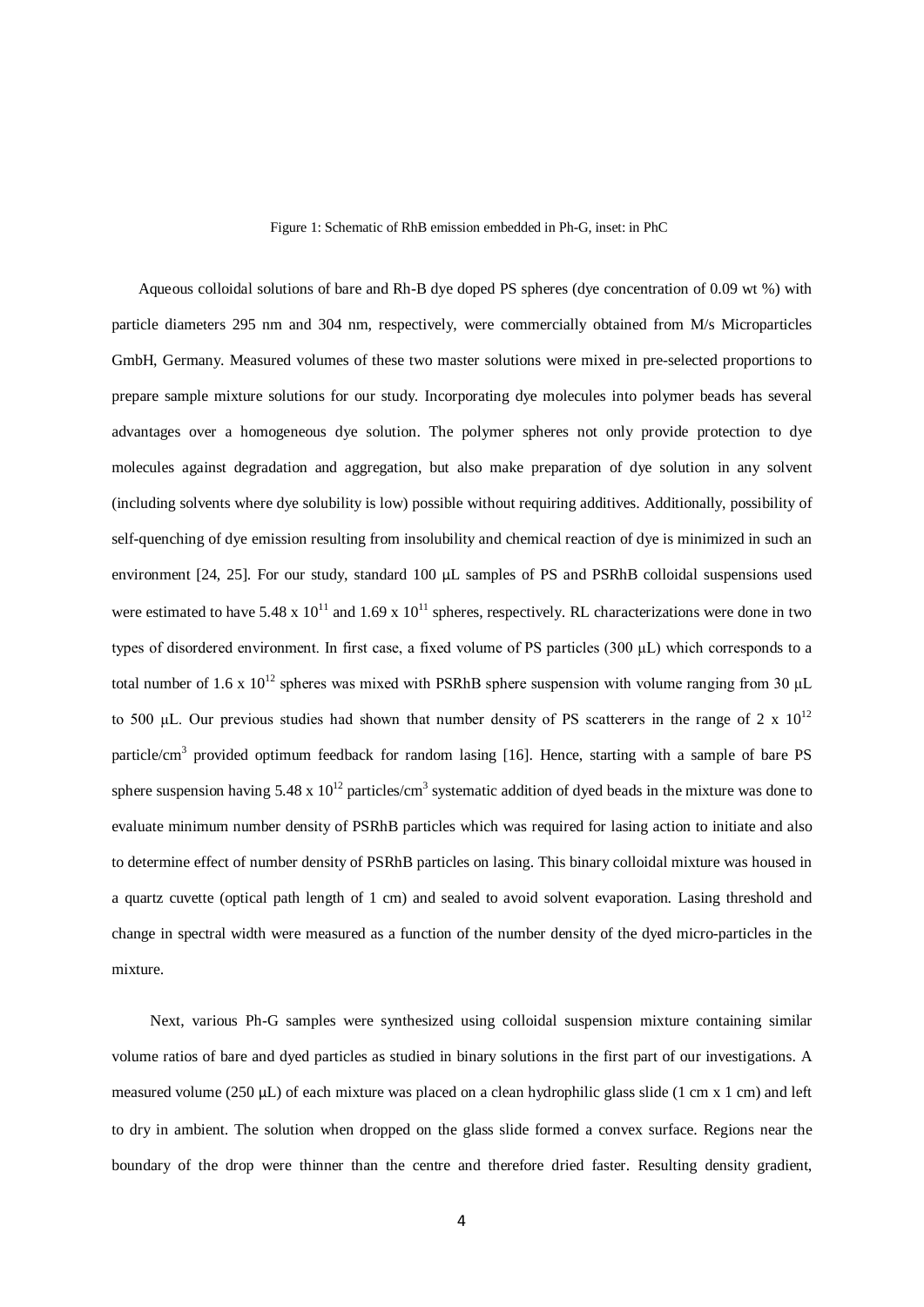eventually resulted in micro-particles flowing outwards and a large fraction of spheres settled at the periphery of the substrate. This resulted in a thick boundary of fabricated Ph-G. In preparation of Ph-G, the main aim was to prevent spheres from forming ordered layers. Difference in micro-particle properties and mismatch in their particle sizes prevented ordering and provoked colloidal flocculation of the spheres in the suspension and this resulted in cluster formation. After reaching a critical size, these clusters settled down arbitrarily and prohibited periodic self-assembly. Therefore, the resultant thin film generated contained a random distribution of disordered clusters of micro-particles. Multiple scattering from bare PS spheres provided optical feedback to the gain (Rh-B dye) present on PSRhB spheres and amplification occurred. A schematic of Ph-G containing bare (open circles) and dyed (filled circles) PS sphere with multiple scattering and multi-directional lasing is shown in Fig. 1. For comparison, inset in Fig. 1 shows a schematic of a typical PhC fabricated by inward-growing selfassembly technique using PSRhB spheres [4].

 Both binary colloidal mixtures and Ph-G samples were pumped with second harmonic of Nd:YAG laser delivering pulses at 10 Hz (repetition rate), pulse duration of 6 ns and at wavelength of 532 nm. Emissions from the samples at  $30^{\circ}$  with respect to normal were collected using an optical fibre based spectrometer.

 Surface morphology of the Ph-G was examined under scanning electron microscope (SEM) and optical reflectivity of Ph-G sample was measured with a white light and an optical fibre based spectrometer.

 For fluorescence decay lifetime measurements a time-correlated single-photon-counting spectrometer (1BH, UK) was used. In this case, the excitation source was a pulsed light emitting diode at 490 nm delivering 1.3 ns pulses at 1 MHz pulse repetition rate. Decay signals at various wavelengths were recorded using a photomultiplier tube. The observed fluorescence decay was analyzed by a convolution procedure using a proper instrument response function.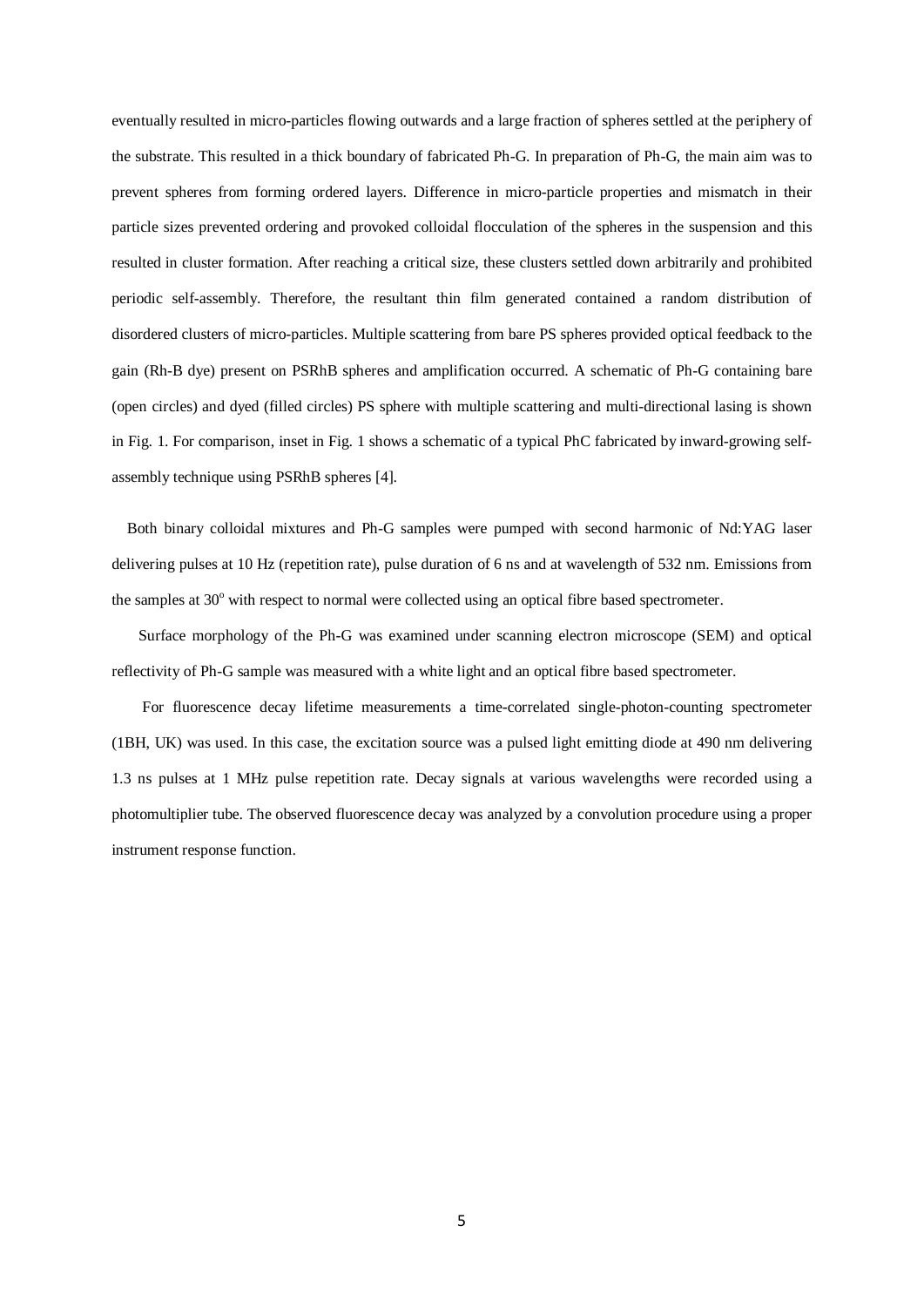### **3. Results and discussion:**



Figure 2: (a) SEM image showing top view of Ph-G, and (b) Reflection profile of Ph-G (solid line), absorption spectrum of Rh-B dye (dotted line), Inset: reflection spectrum of PhC (synthesized using PSRhB spheres) measured at 45<sup>o</sup>

 Fig. 2a is a typical SEM image of top surface of a Ph-G sample. Arbitrary arrangement of micro-particles in the image confirmed random nature of the structure. Solid line in Fig.2b is the reflection spectrum of Ph-G recorded over a wavelength range of 400 nm to 1000 nm. The observed broad diffused profile of the reflection spectrum could be related to the random nature of the Ph-G microstructure. Such diffused propagating light through a randomly distributed gain volume creates possibility of incoherent feedback in the system [26]. The unusual dip in the reflection spectrum, shown with an arrow in Fig. 2b arises because of residual absorption by Rh-B dye molecules attached to some of the PS spheres. This is confirmed by the exact match between absorption spectrum of Rh-B shown by dotted line in the figure and the observed dip in reflection spectrum recorded for Ph-G.

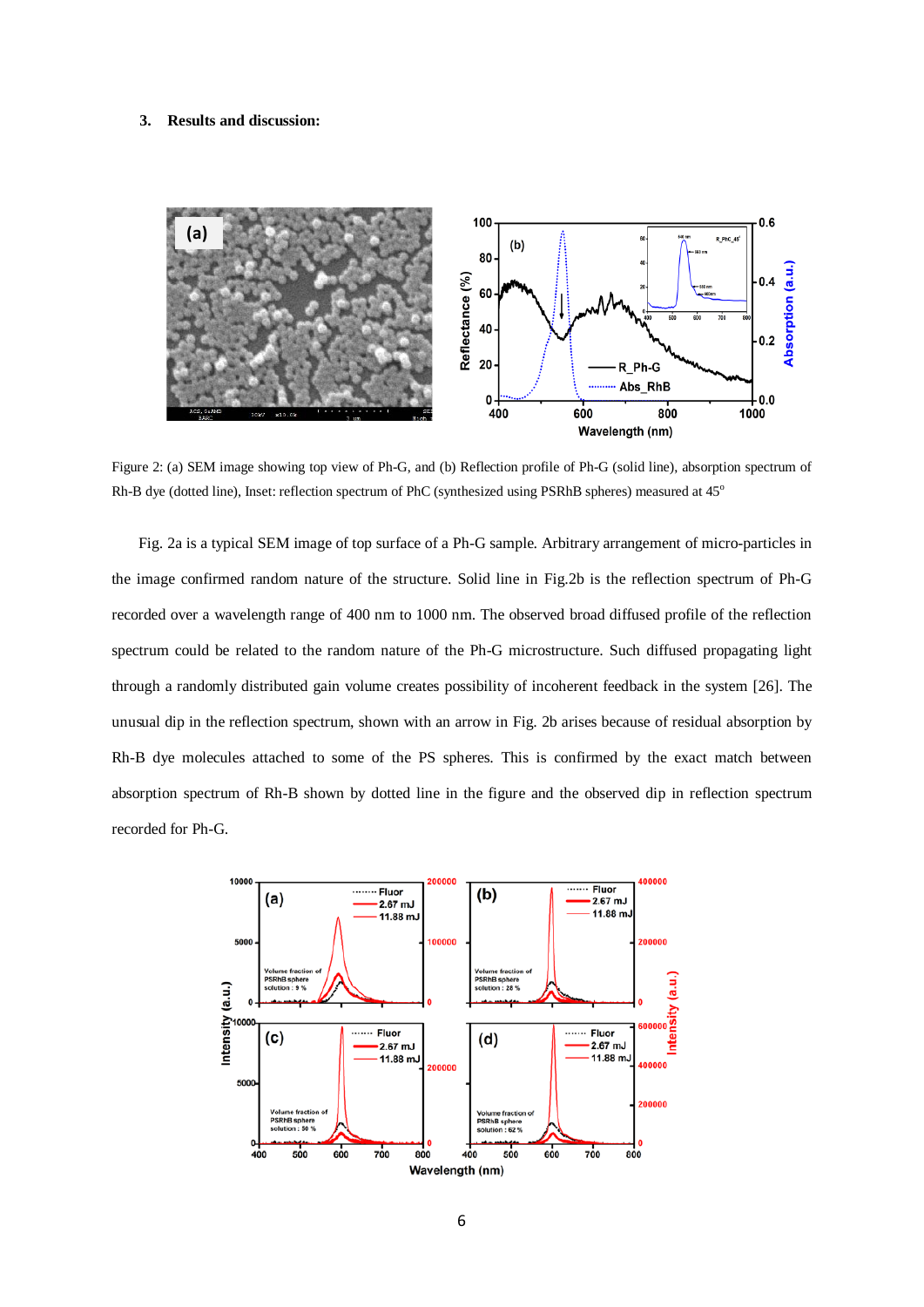Figure 3: Fluorescence of PSRhB sphere suspension (dotted line), emission spectra of binary colloidal mixture solutions at 2.67 mJ (thick line) and at 11.88 mJ (thin line) containing PSRhB (PS) spheres with number densities: (a)  $1.53 \times 10^7$  (4.90 x 10<sup>9</sup>) particles/μL, (b) 4.83 x 10<sup>8</sup> (3.80 x 10<sup>9</sup>) particles/μL, (c) 8.45 x 10<sup>8</sup> (2.67 x 10<sup>9</sup>) particles/μL, and (d) 1.05 x 10<sup>9</sup> (2.05 x  $10^9$ ) particles/ $\mu$ L.

 Binary colloidal mixtures containing bare and dyed micro-particles were pumped at different pump energies and emission spectra were collected at 30° direction with respect to normal. Thick and thin lines in Figs. 3a-3d show the emission spectra of the mixture solutions at two extreme pump energies, 2.67 mJ and 11.88 mJ, respectively. For comparison, spontaneous emission of PSRhB sphere suspension is shown with dotted line in Fig. 3a-3d. Initially, 30 μL of PSRhB sphere solution was added to 300 μL of PS sphere suspension. This binary colloidal mixture solution containing  $\sim$  9% of dyed spheres had 4.90 x 10<sup>9</sup> particles/  $\mu$ L and 1.53 x  $10^7$  particles/  $\mu$ L of PS and PSRhB spheres, respectively. The gain was not sufficient in this mixture and therefore, spectral narrowing was not observed even at high pump energy of 11.88 mJ, as shown in Fig. 3a. Fig. 3b shows the emission spectra of binary colloidal mixture containing  $\sim$  28% volume fraction of PSRhB sphere solution and this corresponds to 4.83 x  $10^8$  particles/μL. For this, 120 μL of PSRhB spheres solution was added to 300 μL of PS spheres suspension; this resulted in an effective reduction in number density of scatterers to 3.80 x  $10^9$  particles/ $\mu$ L. The broad spontaneous emission of the dye observed at pump energy of 2.67 mJ got spectrally compressed into a sharp narrow emission for pump energy of 11.88 mJ in this case, as shown in Fig. 3b. The lasing peak was centered at 598 nm. Fig. 3c and 3d show emission spectra of binary colloidal mixture solutions containing 50% and 62% of volume fractions of PSRhB sphere solution, respectively. Addition of PSRhB sphere solution increased the number density of dye particles to 8.45 x  $10^8$  particles/ $\mu$ L (50%) and 1.05 x  $10^9$  particles/ $\mu$ L (62%). However, addition of PSRhB sphere solution automatically reduced the number density of PS sphere to 2.67 x 10<sup>9</sup> particles/ $\mu$ L (Fig. 3c) and 2.05 x 10<sup>9</sup> particles/ $\mu$ L (Fig. 3d) in the binary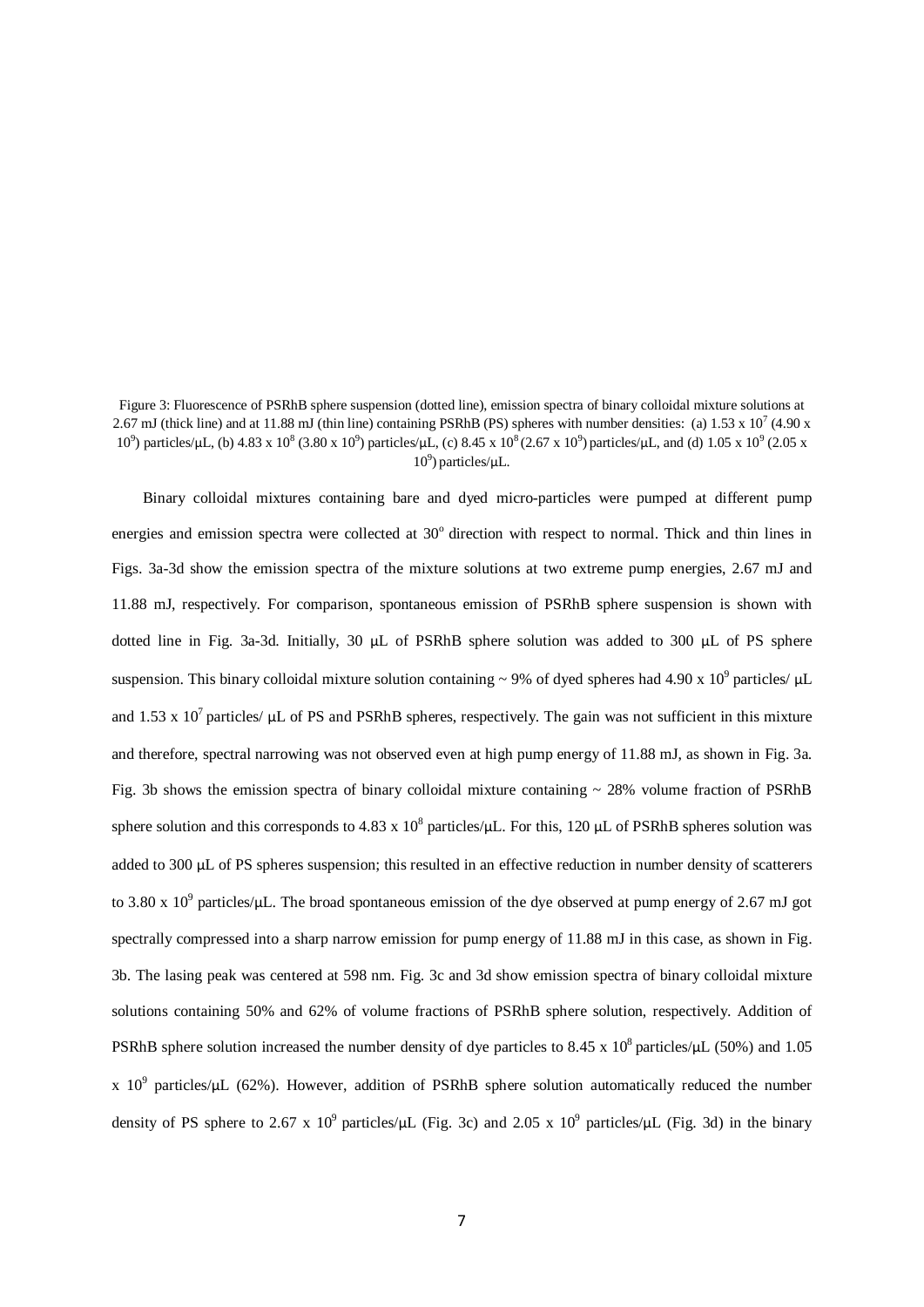colloidal mixture. A red shift of lasing peak by 10 nm observed between Fig. 3b and 3d occurred largely due to self absorption because of the relatively larger number density of dyed particles in the solution.



Figure 4: (a) Dependence of emission peak intensities, and (b) FWHM, on pump energy for binary colloidal mixture solutions containing different volume fractions of PSRhB sphere solution

Fig. 4a shows variation in the peak emission intensity from different binary colloidal mixtures with varying pump energies. All three suspension mixtures containing  $\geq$  28% volume fraction of PSRhB spheres showed lasing threshold of ~ 4.2 mJ, as shown with circles (28% of PSRhB sphere solution), triangles (50% of PSRhB sphere solution) and stars (62% of PSRhB sphere solution) in Fig. 4a. Larger number density of PSRhB spheres in the mixture solution did not improve lasing in terms of reduction in threshold. Addition of PSRhB spheres increased total volume of the suspension mixture in the cuvette and this resulted in simultaneous reduction in number density of scatterers. Addition of measured volumes of aqueous master solution containing PSRhB spheres does increase the number density of dye spheres in the suspension, resulting in enhanced gain which is expected to aid laser action in the medium. However, there occurs a simultaneous reduction in scatterer concentration from 90% to 37%, which has a counteractive effect through reduced feedback. The lasing threshold remained largely unchanged as shown in Fig. 4a. Effects arising from increased concentration of gain centers along with reduced concentration of scattering centers countered each other leading to a nearly similar spectral trend and spectral widths being observed in all these cases (Fig. 3b-3d). Lasing action in a colloidal solution consisting of only PSRhB spheres could not be observed in our present study, suggesting that feedback in such a medium was inadequate for random lasing to occur. Martin et al. did observe lasing in Rhodamine-6G doped PS sphere suspension but feedback in their case was provided by a 90% reflective aluminium mirror and the end lateral face of the quartz cell containing the suspension.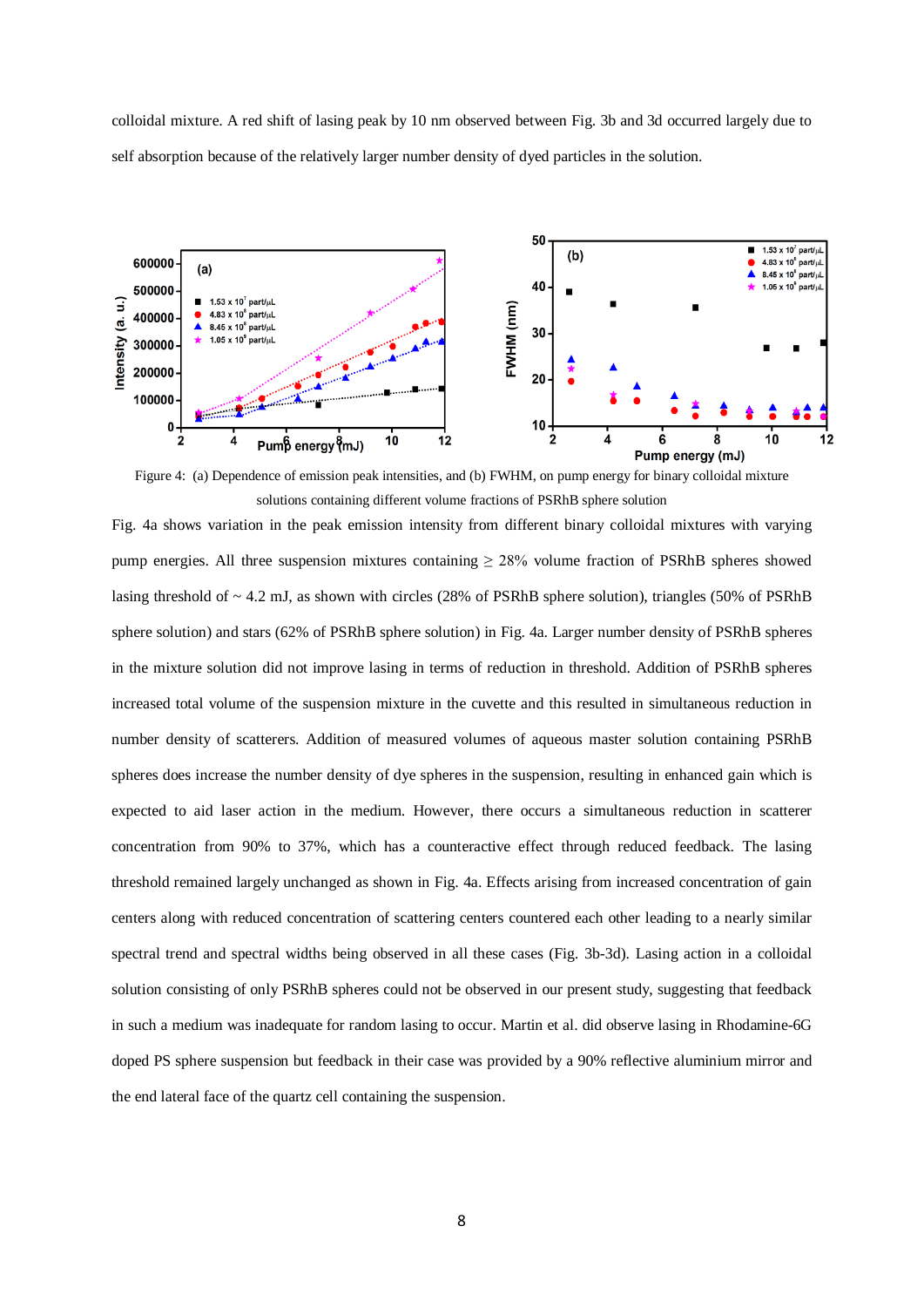

**Figure 5:** (a) Emission spectra of Ph-G samples (containing 50% volume fraction of PSRhB sphere solution) at different pump energies, and (b) Peak emission intensities as a function of pump energies.

 In case of Ph-G, emission measurements were performed using the uniform thick peripheral region of the Ph-G samples described in Section-2. Fig. 5a shows, pump energy dependent emission spectra of Ph-G synthesized using colloidal mixture solution containing 50% of PSRhB colloidal solution. Spectral narrowing was observed for pump energy  $\sim 1.52$  mJ and above. Gain narrowing with a smooth spectral profile consisting of single lasing peak indicated incoherent feedback in the system. Fig. 5b shows the excitation dependent enhancement in emission intensity of the sample. This sample of Ph-G showed a lasing threshold of  $\sim$ 1.5 mJ, which corresponds to a pump intensity of 1.91 W/cm<sup>2</sup>, as shown in Fig. 5b. Cerdan *et. al.* reported RL in Ph-G containing only Rhodamine-6G doped polymeric nano-particles (without addition of any scatterers) at much higher lasing threshold of hundred of kWcm<sup>-2</sup> [22]. Hence, our results suggest that addition of scatterers in the Ph-G disordered medium facilitates efficient random lasing by providing necessary feedback.



**Figure 6:** (a) Emission recorded at 9.80 mJ pump energy for Ph-G samples containing different volume fraction of PSRhB micro-particles, and (b) FWHM of emission spectra with respect to increased volume fraction of PSRhB sphere solution

 Emissions recorded at pump pulse energy of 9.80 mJ from a number of Ph-G samples prepared with colloidal mixtures containing different volume fraction of aqueous suspension of PSRhB spheres are shown in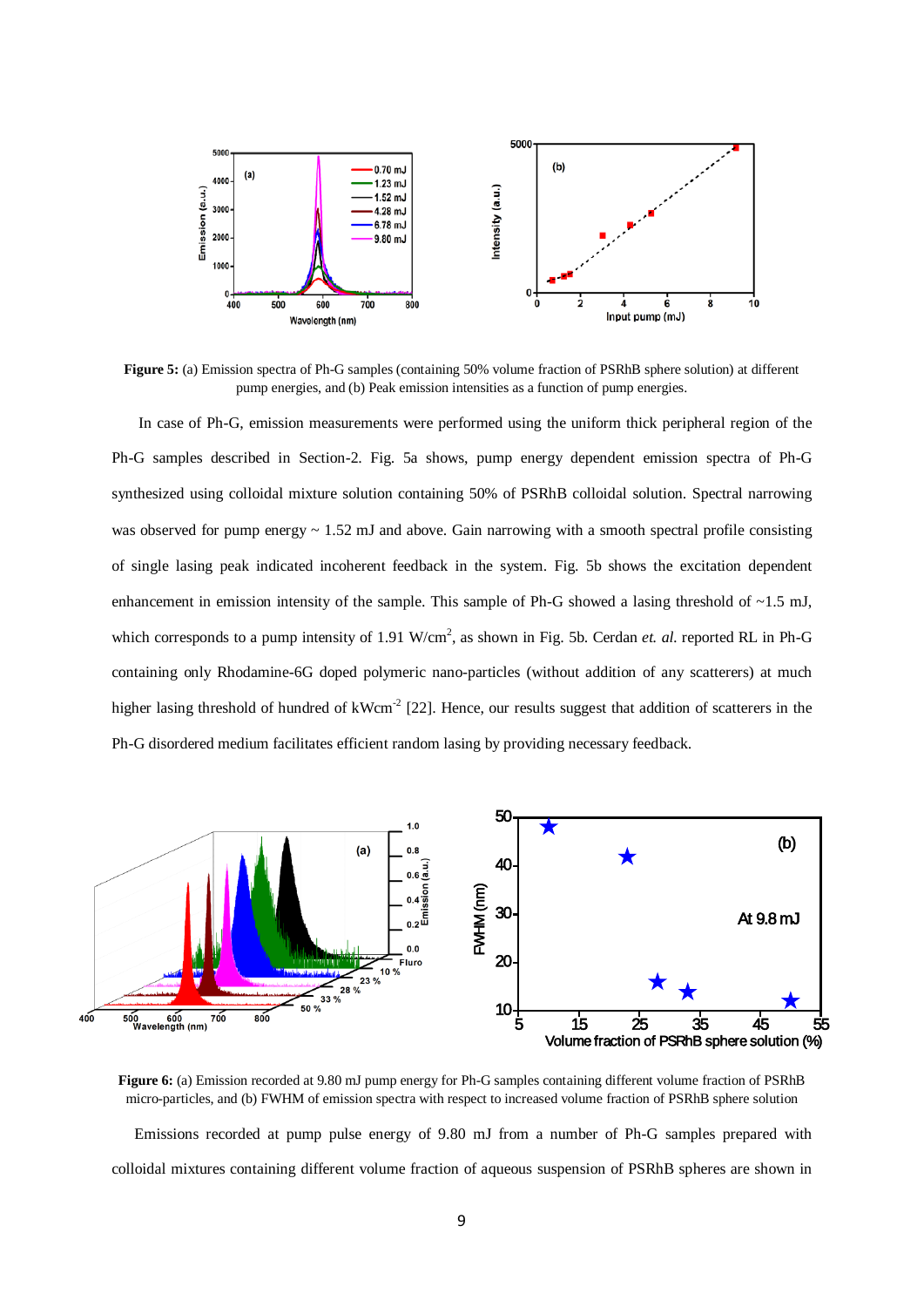Fig 6a. For small volume fractions such as 10% and 23% of PSRhB sphere suspension, the emission of Ph-G did not differ much in comparison to fluorescence of the dye (depicted in black). However, a notable narrowing in the spectral width was observed for Ph-G made with the binary solution containing volume fraction of 28%  $(4.83 \times 10^8 \text{ number/}\mu\text{L})$  and above of PSRhB particle suspension. Similar volume ratios of bare and dyed particles in binary colloidal mixture solution too had shown spectral narrowing (Fig. 3b). This suggests, on an average, about 10 times more number of scatterers were required in comparison to dyed beads to obtain spectral narrowing. In comparison to binary colloidal solution, a marginal reduction in spectral width was observed in Ph-G on addition of (33 % & 50 %) PSRhB colloidal solution. Fig. 6b shows FWHM of emission spectra recorded at 9.80 mJ pump energy for Ph-G samples containing different volumes of PSRhB spheres.

 Lasing threshold in Ph-G (1.5 mJ) was observed to be lower than threshold in binary colloidal solution (4.2 mJ). The main difference between binary suspension and Ph-G was the environment seen by the dye molecules in these two cases. The lower lasing threshold in Ph-G could arise most probably due to combined effect of larger filling fraction of the dyed beads, hence higher gain per unit length, and a high refractive index contrast between PS and air which provided stronger scattering effects. The index contrast in case of binary suspension solution between water and PS being much less than index contrast between PS and air effective in Ph-G, stronger scattering is expected in Ph-G.

 Although, any arbitrary distribution of poly-dispersed particles, grains or clusters can form a random environment, in Ph-G monodispersity of particles leads to a resonant behaviour. A suitable choice of diameter and refractive index of the mono-dispersed spheres can result in scattering resonance within the gain wavelength range, thereby, providing a control over the lasing wavelength [27]. Additionally, mono-dispersity provides uniform filling fraction in the sample ensuring reproducible scattering length and emission property across the sample [28]. Ph-G is distinguished from PhC by their significantly different structural and optical properties. Mechanism of optical feedback by scattering in Ph-G is much different from the mechanism of feedback in case of PhC [4]. Micro-cavity lasing from PhC synthesized using PSRhB micro-particles with sphere diameter 302 nm has been reported [4]. These PhCs possessed a clear photonic stop band in ΓL direction. The de-excited photons which spectrally matched the photonic stop band faced reflections from Bragg planes of the crystal and were efficiently trapped and localized within the PhC. This resulted in increased effective feedback and residence time of the photons within the PhC matrix. These photons which remained trapped in a particular direction emerged from other directions with enhanced emission intensity. A schematic of PhC matrix with multiple Bragg reflections is shown in the inset of Fig. 1. For a PSRhB microspheres based PhC with reflectance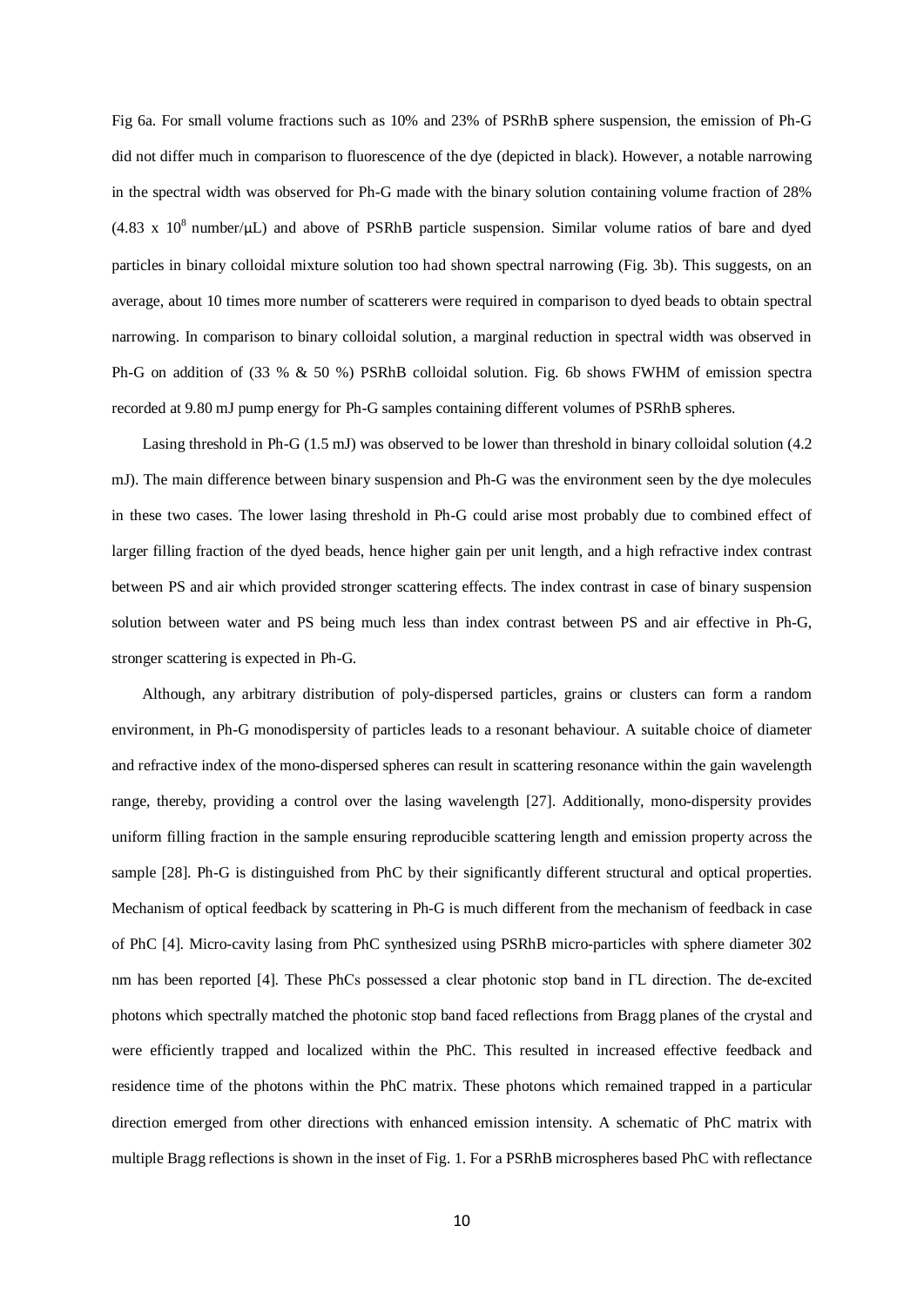$~1$ <sup>-70</sup> %, stimulated emission of the dye dominated and lasing was observed at 22<sup>o</sup> with respect to the normal. Lasing peak at 587 nm with FWHM of 9 nm and a lasing threshold of 7.3 mJ was reported [4]. The lasing wavelength exactly matched with the photonic band edge and the stimulated emission observed in case of PhC was accompanied by a broad amplified spontaneous emission band. Larger density of states available at the photonic band edge supported Bloch lasing in PhC. The lasing cavity was further improved by gold coating the top surface of the PhC [29].

 As reported earlier, the fluorescence decay lifetime of RhB dye was observed to be longer in PhC environment in comparison to its lifetime in ethanolic solution [30]. In PSRhB micro-particle based PhC when recorded at 590 nm, Rh-B dye showed bi-exponential decay with a longer decay component of 4.09 ns. This value was larger than decay lifetime of the dye in solution  $\sim 2.73$  ns [30]. Due to larger density of states available at PhC band edge, a faster decay of Rh-B for wavelengths matching the photonic band edges was expected. In present study, we compared the fluorescence decay lifetime obtained at different wavelengths of Rh-B dye when embedded in: (a) Ph-G and (b) PhC matrices.



**Figure 7:** Excited state life time of RhB (a) in ethanol, (b) in Ph-G recorded at different wavelengths, and (c) in PhC recorded at different wavelengths

 Fig. 7a depicts our results on fluorescence decay of Rh-B dye dissolved in ethanol. The fluorescence of the dye exhibited exponential decay with fluorescence decay lifetime of 2.74 ns. In Fig. 7b and 7c are shown fluorescence decay of RhB dye in Ph-G and PhC samples, respectively, measured at different wavelengths. In both the cases, the decay traces could be fitted by multi-exponential components. The major decay component measured at different wavelengths in the case of Ph-G and PhC are summarized in Table-I. Decay lifetimes of the dye in Ph-G were found to be nearly similar at all measured wavelengths. However, in case of PhC, the lifetimes at wavelengths 570 ns and 580 ns which lie close to the photonic band edge were found to lie in the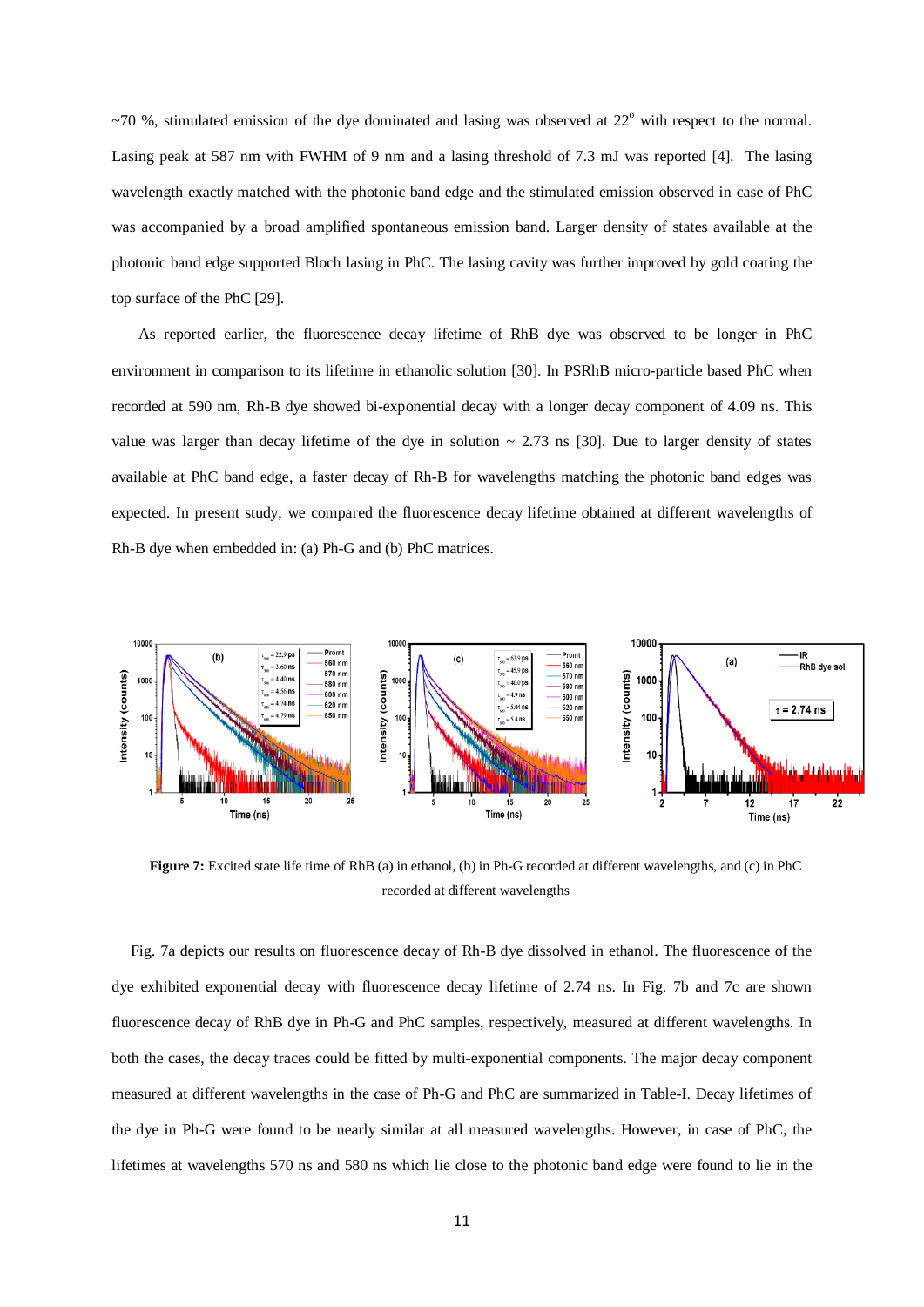range of tens of picoseconds. For wavelengths far from stop band of the Ph-C sample such as at 600 nm, 620 nm and 650 nm, measured lifetime was in the range of a few nanoseconds as expected. For reference, the measured photonic stop band for PSRhB based PhC sample under study, measured at 45<sup>o</sup> with respect to normal, is shown in the inset of Fig. 2b.

| Wavelength    | 570 nm  | 580 nm             | 600 nm  | 620 nm    | 650 nm    |
|---------------|---------|--------------------|---------|-----------|-----------|
| Decay in Ph-G | 3.60 ns | 4.40 ns            | 4.56 ns | 4.74 ns   | 4.79 ns   |
| Decay in PhC  | 45.9 ps | 40.0 <sub>ps</sub> | 4.9 ns  | $5.04$ ns | $5.40$ ns |

Table-I: Wavelength dependent fluorescence lifetime of Ph-G and PhC

 A considerable variation in fluorescence lifetime of Rh-B dye attached to PS sphere was observed in comparison to Rh-B dye solution in ethanol. The rigid architecture of PS provided a stiff environment to Rh-B dye molecules therefore restricting molecular mobility hence reducing the probability of non-radiative decay pathways [24]. Multi-exponential decay nature of Rh-B in PhC and Ph-G environment can be attributed to subensembles of dye molecules undergoing different interaction within their solid environment [31]. Since the fluorescing dye in both PhC and Ph-G possess similar PS environment, shorter decay at the photonic band edge and variation in lifetime with wavelength in case of PhC confirmed the effect of photonic stop band or the available density of states on the fluorescence decay lifetime of the embedded dye.

 We have observed a lower lasing threshold in Ph-G in comparison to PhC. Our results demonstrate Ph-G to be a competitive medium for miniature lasers. Easy to fabricate, such Ph-G samples offer, high diffuse reflection over a broad wavelength range in presence of suitable embedded scatterers enabling emission over a broad wavelength range to be achieved. In contrast, precise synthesis with a demand for large number of defect free periodic layers limit use of PhC. Lasing action in PhC is determined mainly by its stop band wavelength and band gap effects hence restricting the emission spectrum. Hence, RL in a disordered medium is an easier and more effective route to achieving miniature lasers than Bloch lasing in periodic micro-cavity. On the other hand,

### **4. Conclusion:**

 Random lasing was obtained in binary colloidal solution and in Ph-G containing a mixture of bare and dyed PS micro-particles in different volume ratios. Randomly positioned bare PS spheres effectively served as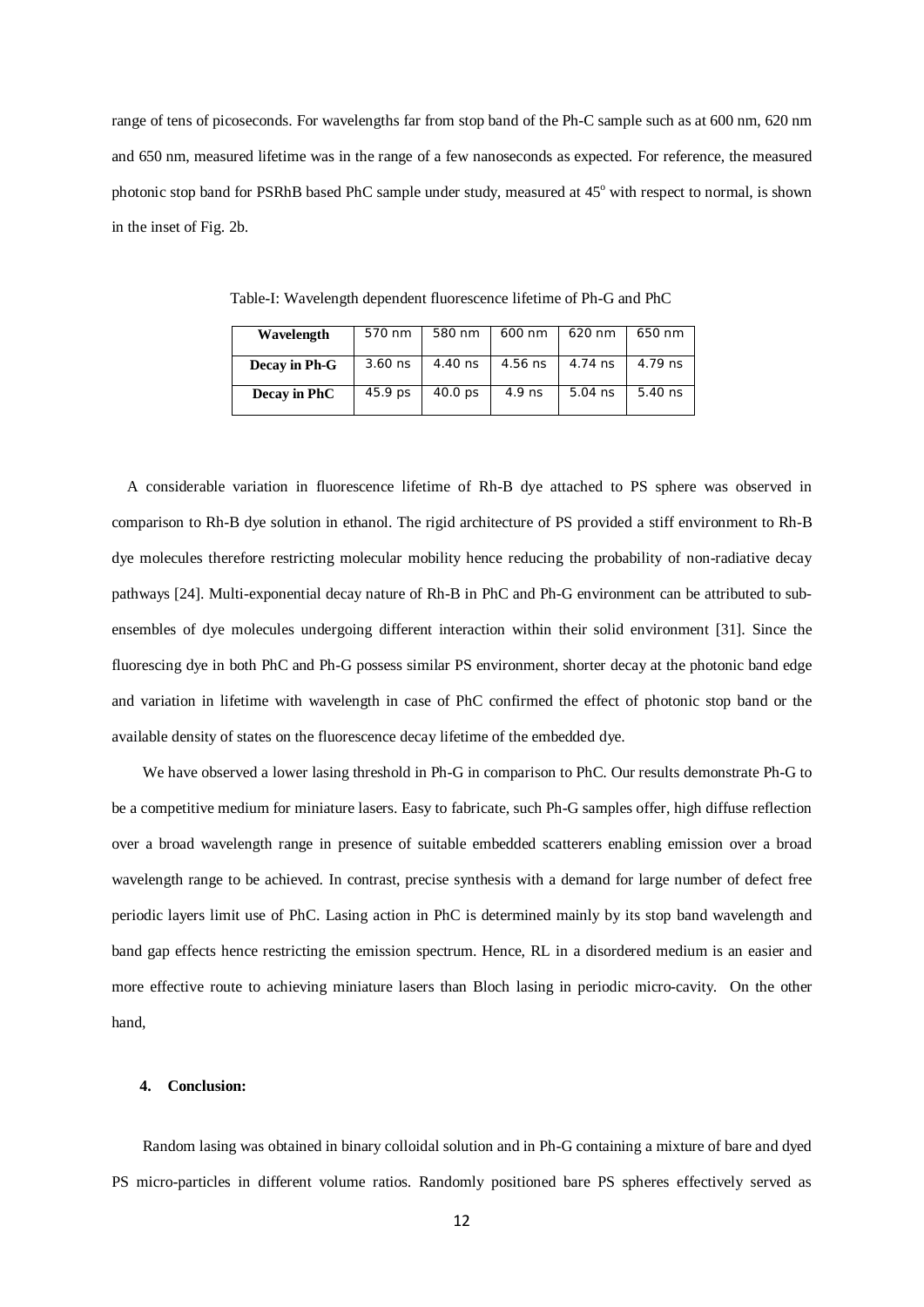scattering centres and in the absence of a conventional optical cavity both disordered media worked as small volume lasers. Because of higher refractive index contrast and larger filling fraction in Ph-G, the lasing threshold in Ph-G was lower in comparison to binary colloidal mixture solution. In contrast to directional lasing associated with broad amplified spontaneous emission background observed in PhC, lasing with narrow spectral line width was obtained in Ph-G in all directions over a wide wavelength range. Thus, Ph-G based random laser offers a potential alternative for achieving micro-cavity lasers in comparison to Bloch lasing in PhC.

## **References:**

- [1] E. Yablonovitch, "Inhibited spontaneous emission in solid-state physics and electronics," *Phys. Rev. Lett.,* 58 (1987) 2059
- [2] S. John, "Strong localization of photons in certain disordered dielectric superlattices," *Phys. Rev. Lett.,* 58 (1987) 2486
- [3] Y. Yamamoto and R. E. Slusher, *Phys. Today* **46** (1993) 66.
- [4] S. Kedia, R.Vijaya, A.K.Ray and S. Sinha, *J. Nanophotonics* **4** (2010) 049506.
- [5] N. Eradat, M. Wohlgenannt, Z. V. Vardeny, A. A. Zakhidov, and R. H. Baughman, Synth. Met. 116 (2001) 509.
- [6] K. Yoshino, S. B. Lee, S. Tatsuhara, Y. Kawagishi, M. Ozaki and A. A. Zakhidov, Appl. Phys. Lett. 73 (1998) 3506.
- [7] A. K. Khokhar, R. M. De La Rue, and N. P. Johnson, IET Circuits Devices Syst. 1 (2007) 210.
- [8] M. Li, P. Zhang, J. Li, J. Zhou, A. Sinitskii, V. Abramova, S. O. Klimonsky, and Y. D. Tretyakov, Appl. Phys. B. 89 (2007) 251
- [9] V. S. Letokhov, Sov. Phys. JETP 26, 835 (1968)
- [10] M. Bahoura, K. J. Morris and M. A. Noginov, Opt. Commun. 201, (2002) 405-411.
- [11] Dominguez CT, Gomes MDA, Macedo ZS, Araujo CBD, Gomes ASL. Multiphoton excited coherent random laser emission in ZnO powders. Nanoscale 7 (2015) 317
- [12] Kumar B, Patel SKS, Gajbhiye NS, Thareja RK. Random laser action with nanostructures in a dye solution. J Laser Appl 25 (2013) 042012-1
- [13] S. Kedia and S. Sinha, Results in Physics 7 (2017) 697